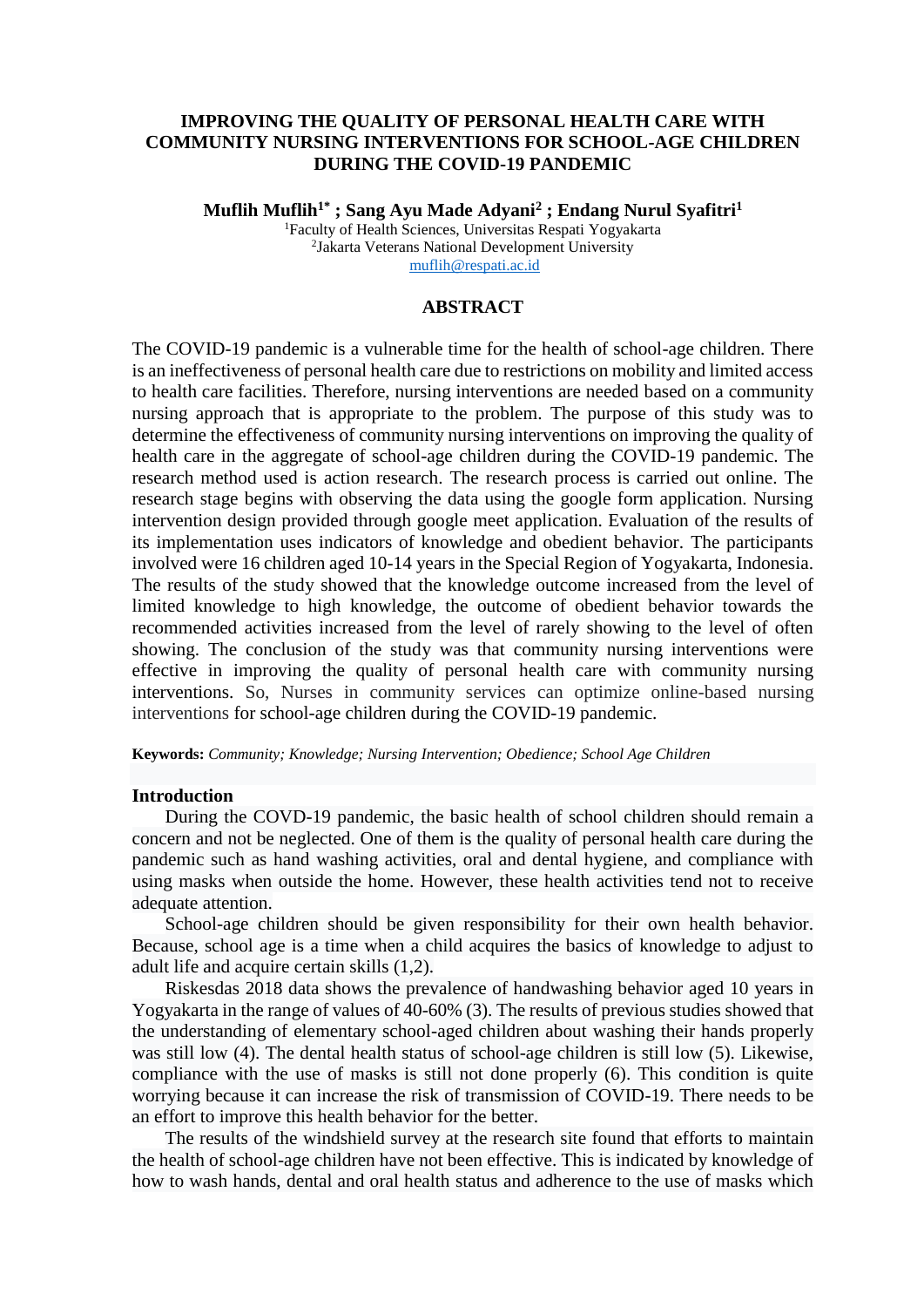are quite low. This condition can still be improved with outreach activities, health education, or other educational activities.

However, this is difficult to do face-to-face, due to restrictions on mobility and restrictions on crowding during the COVID-19 pandemic. So, it is necessary to carry out online-based health improvement activities. Activities undertaken to overcome these problems are a form of community nursing intervention, but not many have been reported scientifically. Therefore, further research is needed to be able to prove it scientifically. This study aims to identify the effectiveness of community nursing interventions to improve personal health maintenance in school-age children.

### **Methods**

The method used is action research. The study was conducted on a group of 16 schoolage children who experienced the problem of ineffective personal health care in a village in the Yogyakarta region, Indonesia. The sample was selected by purposive sampling technique by meeting the criteria, namely: age range 10-14 years, can access the internet network, have dental and oral health problems, knowledge of hand washing is not fully correct, often do not use masks when outside the home.

The research activity was carried out in September 2020. The research stage began with collecting data on the Community As Partner (CAP) nursing theory framework, which used the google form application (7). The data obtained in the form of qualitative data which was analyzed and determined the diagnosis of nursing problems. The data analysis technique proceeds in an inductive-interpretation-conceptualization process.

The nursing intervention design provided was health counseling and watching educational videos, each of which was given 1 meeting. Another intervention is group teaching which includes teaching hand washing, dental and oral care and proper use of masks. All these interventions are given online through the google meet application. During the implementation of the intervention, feedback and reflection were carried out to provide input and answers to the responses or questions from the sample.

At the evaluation stage, data measurement uses instruments that focus on indicators of knowledge and obedient behavior. Measurement of data using the same application, namely google form. The data from the evaluation were analyzed to obtain conclusions and followed up into the next intervention plan. This research activity has applied research ethics and norms as appropriate.

#### **Result and Discussion**

Based on the results of initial data collection or assessment of 16 participants, it was found that 10 children knew the correct rules about hand washing and dental and oral hygiene and the use of masks, while 6 others did not know. All participants had received health education in school, but had forgotten. There were 13 children who claimed not to use masks when doing activities outside the home. After the data was analyzed, it was concluded that the diagnosis of the nursing problem was the ineffectiveness of personal health care. Furthermore, the implementation of the intervention is in accordance with the predetermined design and evaluation measures are carried out based on indicators of knowledge and obedient behavior.

After the intervention, there was an increase in knowledge from a limited level to a large level and indicators of obedient behavior increased from the level of rarely showing, to the level of often showing. In detail the research results are described as follows:

## **Health Knowledge**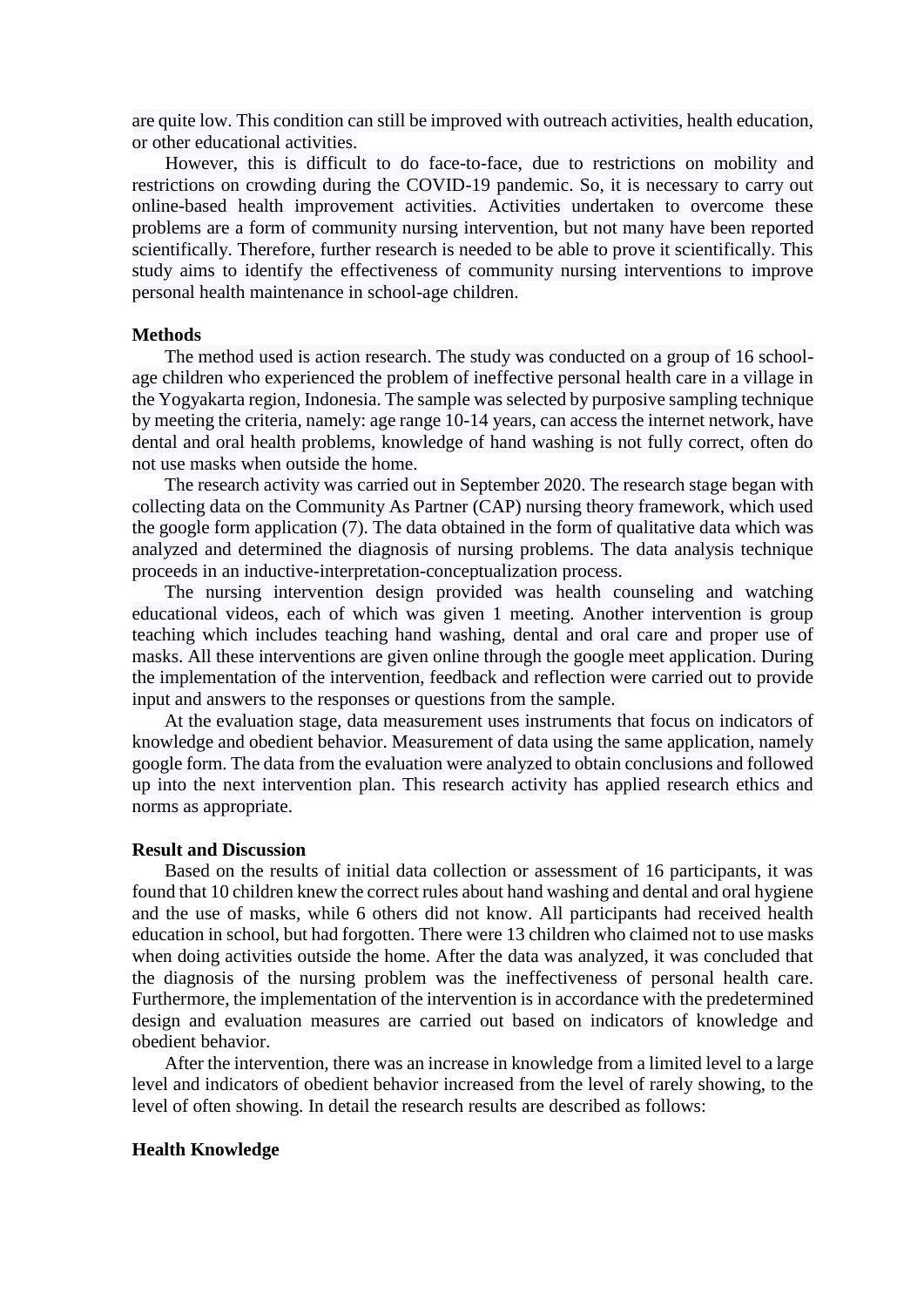The data before the intervention showed that 10 of the total 16 samples stated that they did not know the rules of washing their hands properly. One of them said:

*".…saya tau kapan cuci tangan dan sikat gigi itu setelah makan.…. lainnya tidak tau*…...". ("……I know when to wash my hands and brush my teeth after eating..... others don't know..."). Participant 1

*".….pernah mendapatkan pendidikan kesehatan tentang cara cuci tangan dan sikat gigi di sekolah, tapi sudah lupa…"*. ("….had received health education on how to wash hands and brush teeth at school, but had forgotten..."). Participant 3

*".…. kalau main keluar jarang pakai masker. Sering lupa bawa masker…."*. ("... when I play outside, I rarely wear a mask. Often forget to bring a mask…"). Participant 7

After the health education intervention (health counseling and watching educational videos) there was an increase in health knowledge about hand washing rules, dental and oral health and the use of masks. During the implementation of the intervention all participants were very interactive when given health education, being able to mention when, benefits and steps of hand washing and dental and oral care. All participants were observed to be able to practice how to wash their hands and brush their teeth properly and correctly. This means that there is an increase in the level of knowledge that occurs from the level of limited knowledge to the level of much knowledge.

This is in line with an opinion that the purpose of providing health education is to achieve changes in the behavior of individuals, families and communities (8). Health education activities can be in the form of fostering and maintaining healthy behavior and a healthy environment, as well as playing an active role in efforts to achieve optimal health degrees (9). Knowledge is a determinant of a person's behavior change (10). One's knowledge of health is one of the important aspects before the occurrence of health behavior.

There is a change in the level of knowledge from limited knowledge to much knowledge, in line with the results of the study, namely there is a significant influence between the knowledge of respondents before and after being given health education (11,12). The results of a similar study showed that there was an effect of hand hygiene counseling on the behavior of elementary school students in North Minahasa (13). Other studies also show that there is a change in knowledge of how to use masks correctly after being given health education.

This shows that health education can have an impact on increasing the level of knowledge even though it is given online. This is similar to the results of reports from health education activities provided online that can provide the expected results.

Knowledge of personal health is the basis for efforts to prevent the transmission of COVID-19, especially in the school-age community. Increased knowledge is a trigger factor for the recommended health behavior. Therefore, personal health knowledge is important and needs attention by community health nurses.

## **Obedient Behavior**

Obedient behavior in this study was indicated by the willingness of the sample to demonstrate again the demonstration of washing hands, brushing teeth and using masks correctly.

The data obtained before the intervention was that 8 participants could demonstrate or practice how to wash their hands, brush their teeth and use masks, but the steps were not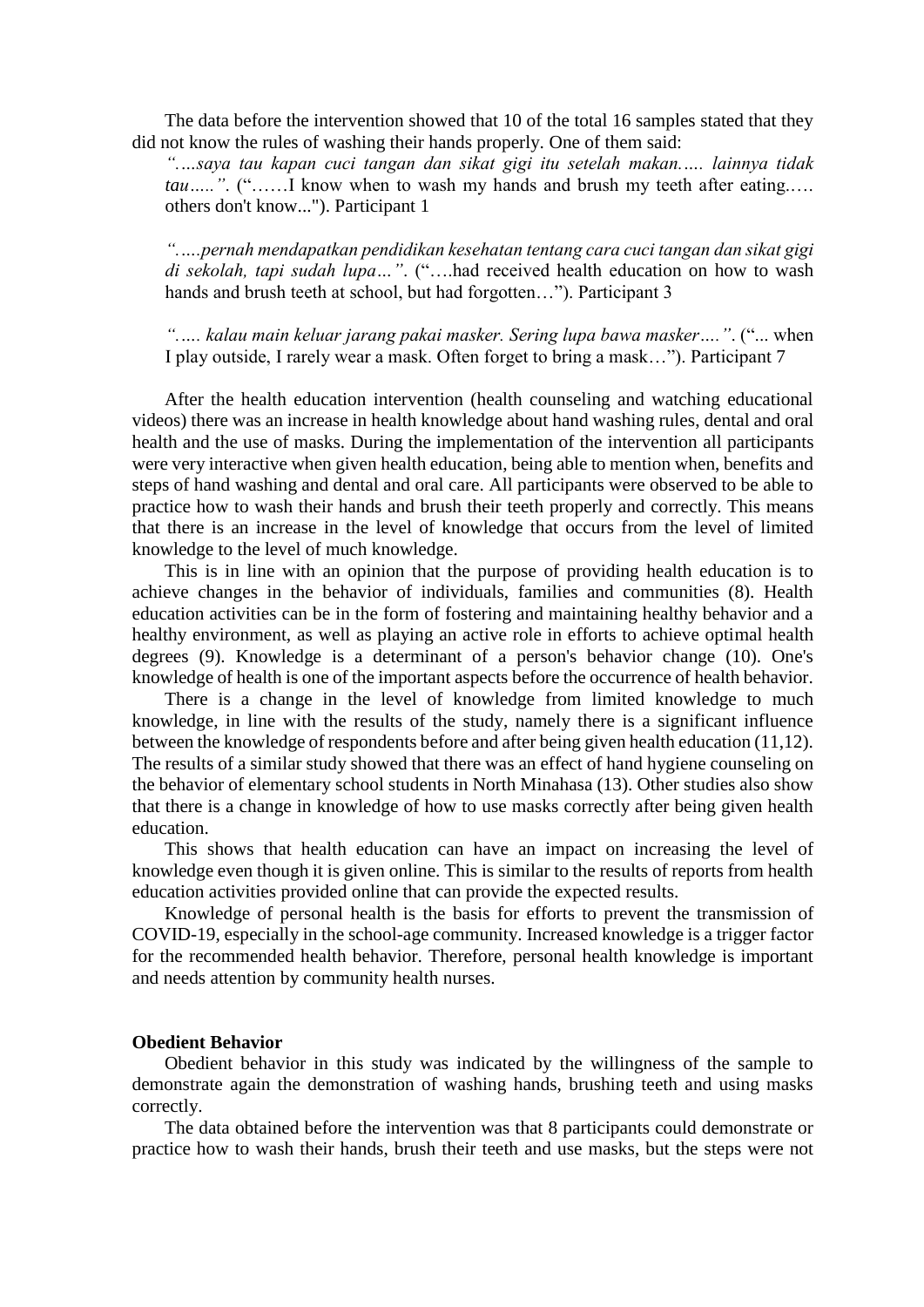appropriate and 3 participants did not want to because they were ashamed to practice it, and there were 5 other children who refused to do it.

During the intervention, it was seen that all participants were very cooperative and could practice hand washing, brushing teeth, and wearing masks properly and correctly. After the demonstration activity, all participants were asked to make a schedule about the activities that had been taught.

One participant stated that:

*".….saya sudah bisa cuci tangan, sikat gigi, pakai masker juga seperti tadi… benar kan… yakin caranya sama… kalau waktunya sudah tau kapan saja harus mencuci tangan….".* ("….I can already wash my hands, brush my teeth, wear a mask as well as before… that's right… I'm sure it's the same way… if it's time to know when to wash my hands….".) Participant 8

This means that group teaching activities have succeeded in increasing obedient behavior from the level of rarely showing to the level of showing often. In addition, participants were committed to carrying out predetermined activities at home in the future.

This is in accordance with research which says that the correct behavior of washing hands with soap does not just appear, but must be used to it from childhood (14,15). Children will become agents of change in delivering education and teaching clean and healthy living behaviors, both for themselves and the surrounding environment. There have been many studies that show that infectious diseases can be reduced due to the behavior of washing hands using soap properly, one of which is COVID-19.

Washing hands with soap is one of the problems that often occurs in school-age children related to personal hygiene. School-age children are the most appropriate time to instill understanding and healthy living habits, especially hand washing with soap. The health of the community and the nation in the future can be determined by the health of school-age children (16). Proper hand washing is one of the aspects that become indicators of clean and healthy living behavior which is currently the world's concern. This is because not only in developing countries, but also in developed countries, there are still many people who forget to wash their hands properly, this shows that there is still a lack of practice or action to wash hands in the community (17).

By providing teaching on how to wash hands properly and correctly, it can increase the knowledge of school-age children so that it is expected to change good and correct hand washing compliance. The provision of health education in the form of counseling and demonstrations on how to wash hands has been proven to have an effect on school-age children (18,19)

Maintaining dental and oral hygiene requires personal awareness because the activities are carried out at home without any supervision from anyone. It completely depends on the knowledge, understanding, and willingness of the individual to maintain his oral health. Dental and oral care for school-age children should use the model and the technique as simple as possible, delivered in an attractive and attractive way without reducing the content (20). In this study, using online demonstration techniques and visual programs.

The demonstration method helps the child remember which parts of the teeth to clean while at home, so that the child understands better. If supported by children's concern for the maintenance of dental and oral health that is already quite good, the level of dental and oral hygiene will be maintained (21).

Health behavior in children can actually be caused by doing health habits. Behavior can be formed by habit or conditioning. The formation of behavior by getting used to behaving in accordance with what is expected will form a behavior, for example getting used to getting up early, brushing teeth, washing hands, and so on (22,23).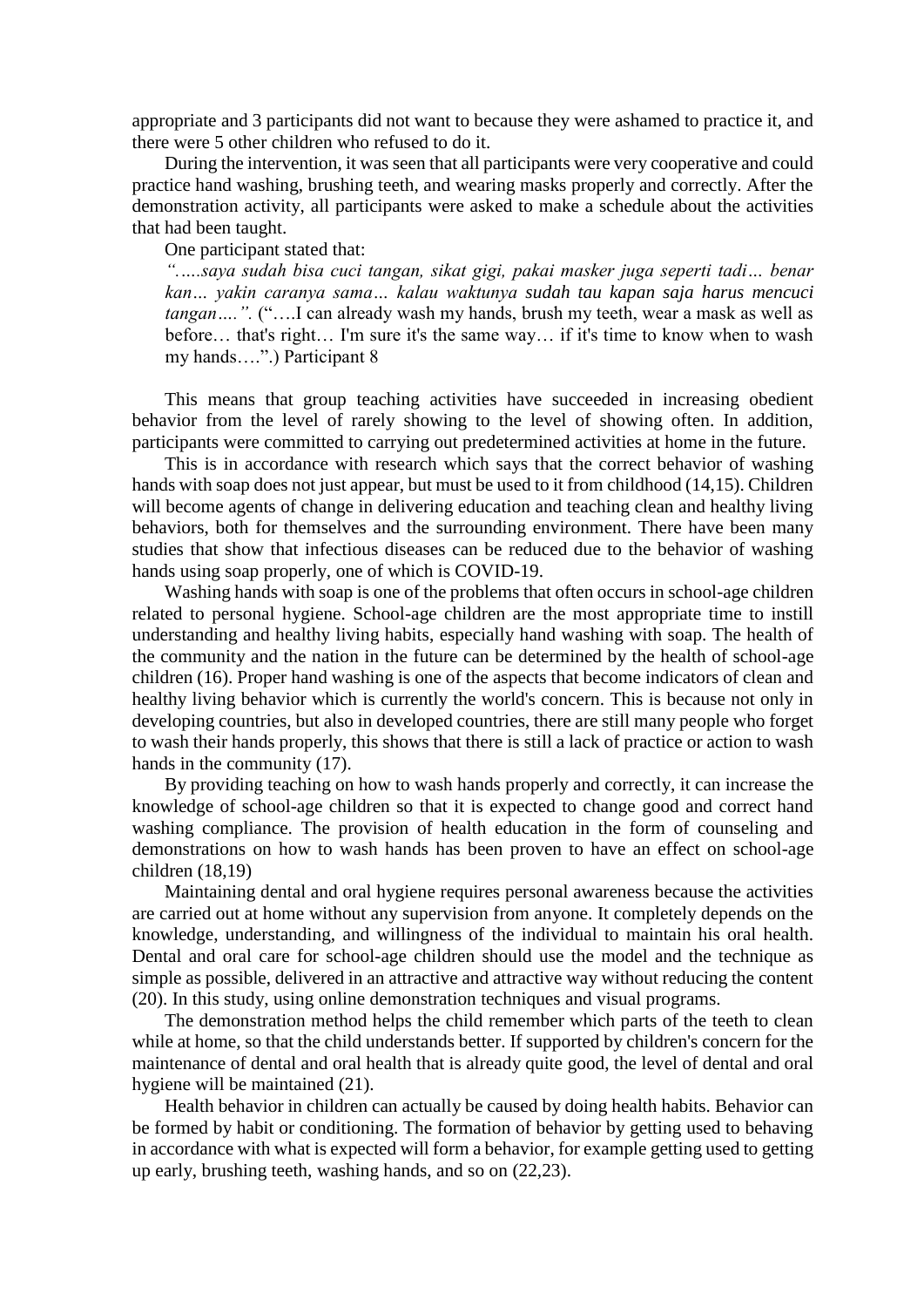After the intervention was given, there was an increase in the practical ability and commitment of participants to use masks, especially when outside the home. The use of masks in school-age children is indeed difficult to implement. However, this still needs to be taught so that it remains a good habitual behavior. The use of masks is the key to preventing the spread of COVID-19.

Health education can provide the information needed to reduce bad behavior habits and can increase knowledge so that a person can determine a better attitude. In addition, it can reduce stress levels due to exposure to COVID-19 information (24). Health education is the addition of a person's knowledge and abilities through individual learning practices or instructions to increase awareness of the value of health, so that they have the awareness and willingness to change their behavior into healthy behavior. Therefore, health education is very important given to school-age children.

The follow-up plan from the evaluation results is that there is a need for a nursing action plan that aims to develop the ability of participants' knowledge and compliance levels, so that the effectiveness of self-care is achieved maximally. The suggested intervention plans include risk identification, decision support, health promotion behavior, and behavior management.

# **Conclusion and Suggestion**

There was an improvement in the level of knowledge from the level of limited knowledge to the level of much knowledge and the obedient behavior of school-age children from the level of rarely showing to the level of often showing. Knowledge and obedient behavior regarding hand washing procedures, dental and oral hygiene and using masks correctly, are important capital efforts to prevent the transmission of COVID-19. Community health nurses can optimize the delivery of online nursing interventions during a pandemic so that they can increase awareness and change the behavior of school-age children.

## **References**

- 1. Bohn A, Berntsen D. Life Story Development In Childhood: The Development Of Life Story Abilities And The Acquisition Of Cultural Life Scripts From Late Middle Childhood To Adolescence. Dev Psychol. 2008;44(4):1135–47.
- 2. Demps K, Zorondo-Rodríguez F, García C, Reyes-García V. Social Learning Across The Life Cycle: Cultural Knowledge Acquisition For Honey Collection Among the Jenu Kuruba, India. Evol Hum Behav. 2012;33(5):460–70.
- 3. Kemenkes RI. Hasil Riset Kesehatan Dasar Tahun 2018. Vol. 53, Kementerian Kesehatan RI. 2018.
- 4. Zuliyanti NI, Rachmawati F. Pengaruh Penyuluhan Perilaku Hidup Bersih Dan Sehat Terhadap Praktik Cuci Tangan 6 Langkah Siswa SD N 2 Pangenrejo Purworejo. J Komun Kesehat. 2020;XI(1):1–14.
- 5. Purnamaningrum YE, Kusmiyati Y. Pemberdayaan Masyarakat Sekolah Melalui Pendampingan Menuju Sekolah Sehat untuk Mendukung Budaya Mutu SD Kanisius Sengkan Yogyakarta. J Kesehat Pengabdi Masy. 2020;1(1):7–18.
- 6. Arrifqi FN, Prawesti ID, Prameswari TD, Palupi SRD, Widyatuti YT, Yuniasih D. Peningkatan Pengetahuan dan Kesadaran pada Anak dalam Pencegahan dan Pengendalian Covid-19 dengan Buku Permainan Mazzle. J Pengabdi Masy. 2021;1(2):23–9.
- 7. Anderson ET, McFarlane JM. Community as Partner: Theory and Practice in Nursing. Philadelphia: Lippincott Williams & Wilkins; 2010.
- 8. Glanz K, Barbara KR, Viswanath K. Health Behavior and Health Education: Theory,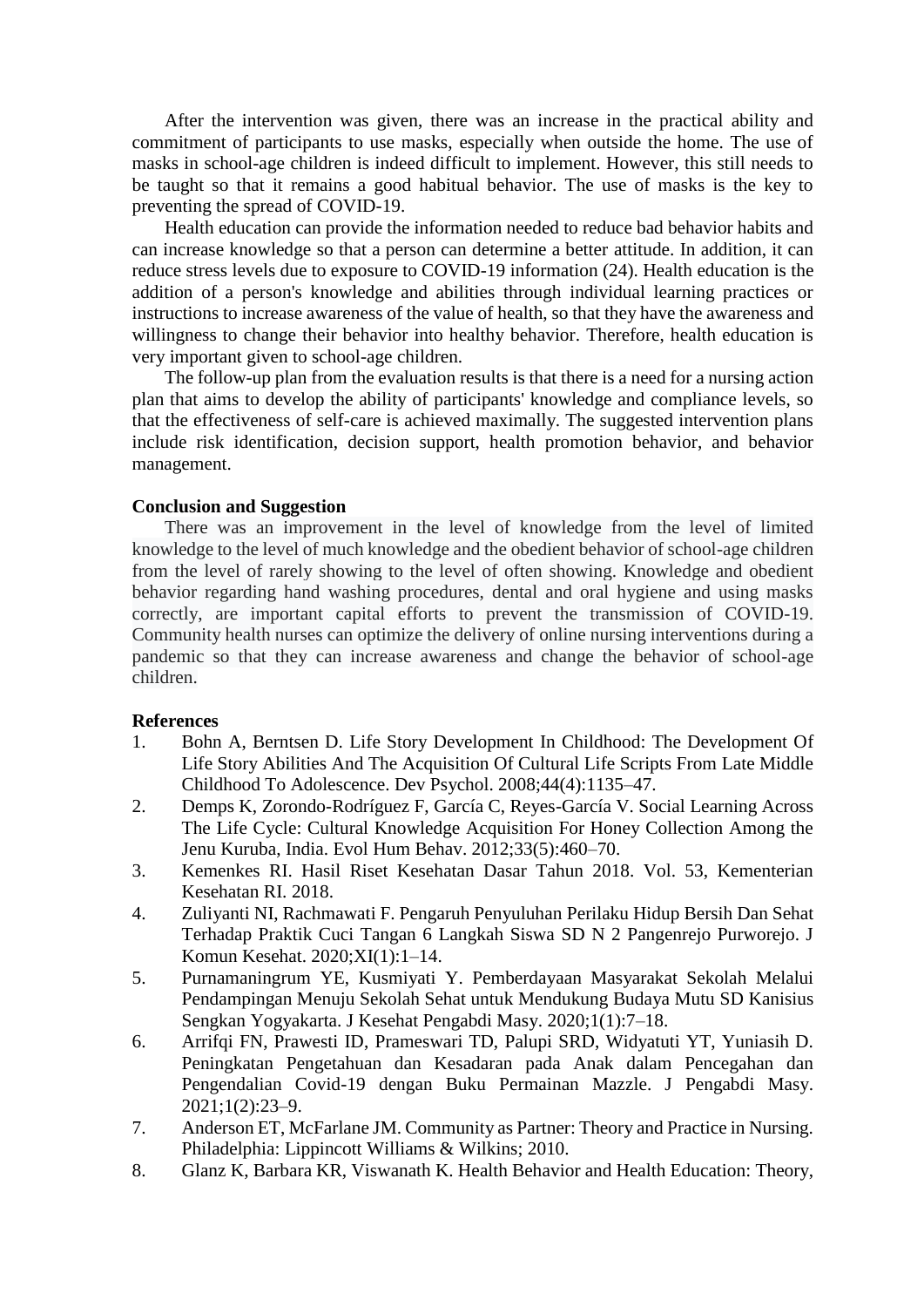Research, and Practice. 4th ed. San Fransisco: John Wiley & Sons; 2008.

- 9. Wong NT, Zimmerman MA, Parker EA. A Typology of Youth Participation and Empowerment for Child and Adolescent Health Promotion. Am J Community Psychol. 2010;46(1):100–14.
- 10. Risnawaty G. Determinant Factor of Handwashing With Soap (CTPS) in People on the Tanah Kalikedinding. J Promkes. 2016;4(1):70–81.
- 11. Tulak GT, Ramadhan S, Musrifah A. Edukasi Perilaku Cuci Tangan Pakai Sabun Pada Siswa Untuk Pencegahan Transmisi Penyakit. JMM (Jurnal Masy Mandiri). 2020;4(1):37–42.
- 12. Ashari AE, Ganing A, Mappau Z. Peningkatan Pengetahuan, Sikap Dan Praktik Cuci Tangan Pakai Sabun pada Anak Kelas V Sekolah Dasar Melalui Senam Cuci Tangan Pakai Sabun. J Ilm Permas J Ilm STIKES Kendal [Internet]. 2020;10(1):11–8. Available from:

http://journal.stikeskendal.ac.id/index.php/PSKM/article/view/635/389

- 13. Kahusadi OA, Tumurang MN, Punuh MI. Pengaruh Penyuluhan Kebersihan Tangan (Hand Hygiene) Terhadap Perilaku Siswa SD GMIM 76 Maliambao Kecamatan Likupang Barat Kabupaten Minahasa Utara. J Kesmas. 2018;7(5).
- 14. Rompas M, Tuda J, Ponidjan T. Hubungan Antara Perilaku Cuci Tangan Pakai Sabun Dengan Terjadinya Diare Pada Anak Usia Sekolah Di Sd Gmim Dua Kecamatan Tareran. J Keperawatan. 2013;1(1):1–8.
- 15. Burns J, Maughan-Brown B, Mouzinho Â. Washing with Hope: Evidence of Improved Handwashing among Children in South Africa from a Pilot Study of a Novel Soap Technology. BMC Public Health. BMC Public Health; 2018;18(1):1–13.
- 16. Sugiarto S, Berliana N, Yenni M, Wuni C. Peningkatan Pengetahuan Siswa tentang Cuci Tangan yang Baik dan Benar di SDN 37/I Kecamatan Bajubang. J Pengabdi Harapan Ibu. 2019;1(2):59.
- 17. Todd ECD, Greig JD, Michaels BS, Bartleson CA, Smith D, Holah J. Outbreaks where food workers have been implicated in the spread of foodborne disease. Part 11. Use of antiseptics and sanitizers in community settings and issues of hand hygiene compliance in health care and food industries. J Food Prot. 2010;73(12):2306–20.
- 18. Bieri FA, Gray DJ, Williams GM, Raso G, Li Y-S, Yuan L, et al. Health-Education Package to Prevent Worm Infections in Chinese Schoolchildren. N Engl J Med. 2013;368(17):1603–12.
- 19. Mwanga JR, Jensen BB, Magnussen P, Aagaard-Hansen J. School children as health change agents in Magu, Tanzania: A feasibility study. Health Promot Int. 2008;23(1):16–23.
- 20. Setiawan DI, Asmarani FL, Sari DR. Pengaruh Penyuluhan Kesehatan Menggunakan Media Video Dan Bernyanyi Terhadap Keterampilan Cuci Tangan Pakai Sabun (CTPS) Pada Siswa TK PKK Indriarini Yogyakarta. J Keperawatan Respati Yogyakarta. 2017;4(3):232–7.
- 21. Al Habashneh R, Al-Jundi S, Khader Y, Nofel N. Oral health status and reasons for not attending dental care among 12- to 16-year-old children with Down syndrome in special needs centres in Jordan. Int J Dent Hyg. 2012;10(4):259–64.
- 22. Judah G, Gardner B, Aunger R. Forming a flossing habit: An exploratory study of the psychological determinants of habit formation. Br J Health Psychol. 2013;18(2):338– 53.
- 23. B V, S O. Reflections on Past Behavior: A Self-Report Index of Habit Strength. J Appl Soc Psychol. 2003;33(1313):1313–30.
- 24. Rebu RED, Asmarani FL, Muflih M. Relationship Of Information Exposure And Covid-19 Prevention Towards Stress Levels. J Keperawatan Respati Yogyakarta.